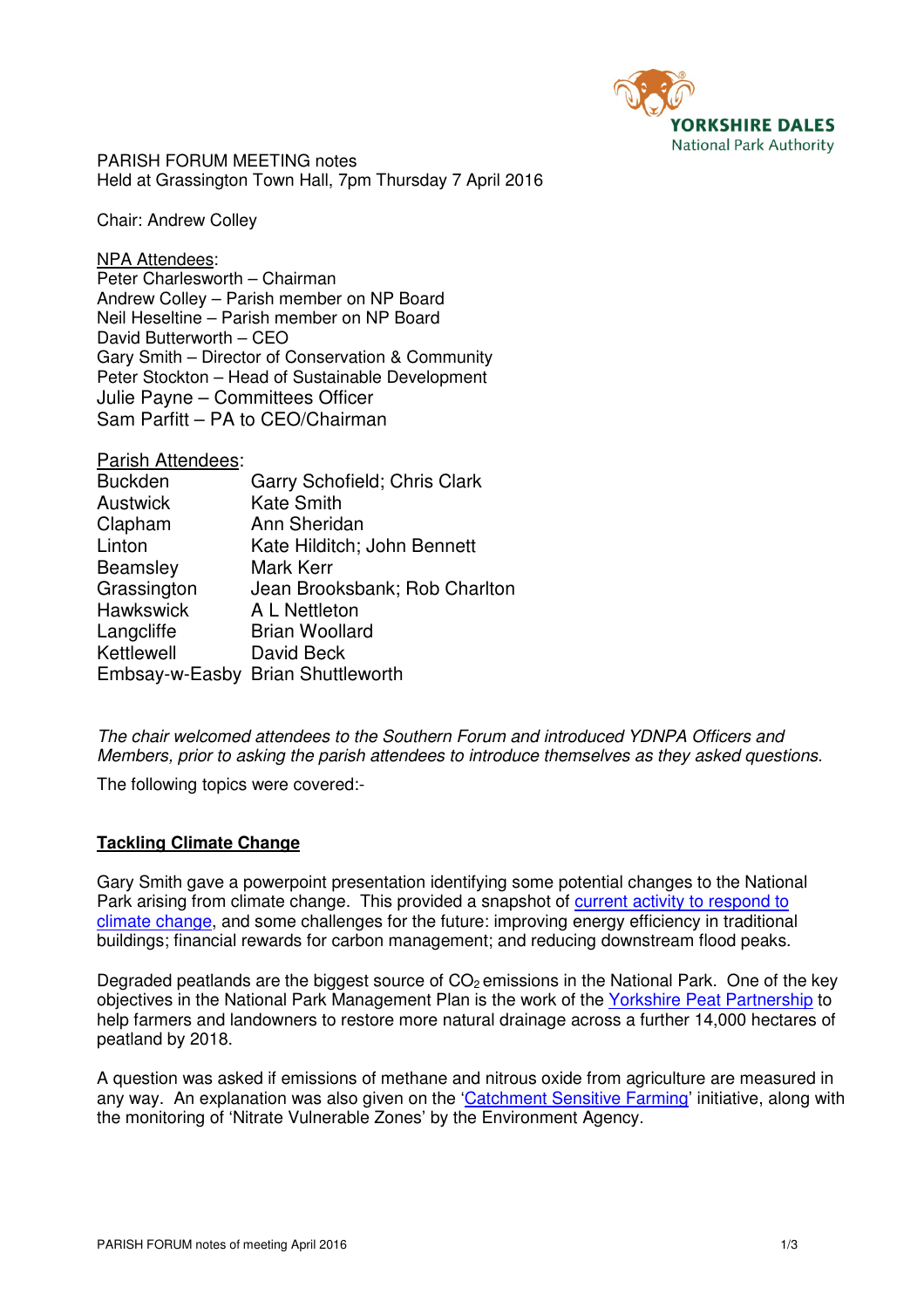# **Right to Buy and affordable housing**

Peter Stockton updated the meeting on the current position. Under the Government's expanded right-to-buy scheme, housing association tenants will have the opportunity to purchase their homes at a discount. The intention is that for every house sold, a new house will be built; local authorities will be required to sell off a proportion of their housing stock to cross-subsidise the policy. At present there are no exemptions for rural areas but National Park Authorities and many other bodies (including CLA and Local Government Association) have lobbied for exemptions for communities of less than 3,000. The authority wants a range of affordable housing in the NP. Shared ownership can continue but Housing Associations, who are responsible for this, are backing off from rural development projects at the moment as they haven't got the cash available.

Affordable housing policy: the new Local Plan was submitted to the Government Planning Inspector in January. It is expected that the Public hearing sessions will be held in May. The Plan requires 50% affordable housing on sites for more than 10 units; for those with between 6 to 10, there would be a payment in lieu. For sites of fewer than 6 units, all houses would be subject to 'local occupancy' restrictions, although the definitions have been widened to help with availability of mortgages.

The Government's Starter Home initiative will make new housing available to buyers under 40 at a 20% discount to open market value. However, after 5 years the discount would be removed and can be sold on the open market. NPAs and others are currently lobbying to have the discount remain in perpetuity in rural areas. **Stop press**. The latest amendment by the House of Lords is to extend this to 20 years and to permit local authorities to determine the proportion of starter homes based on their local evidence of demand.

There is now more flexibility with 'local occupancy' restrictions – after 12 weeks of trying to sell there is scope to widen to households in the District (rather than just within the NP boundary). The Authority is hopeful this flexibility will be accepted by the Government Inspector at the Local Plan examination.

The National Park population has declined since 2011 and we are now witnessing a transition to a population dominated by older age groups. The Authority is proposing an element of open market housing on some of the larger sites in an attempt to attract more younger households into the Park.

A parish member commented that there is an issue of infrastructure for commercial operations in the northern dales.

### **Impact of local authority stretched budgets**

Chris Clark – Buckden Parish Councillor gave a powerpoint presentation from a parishioner's perspective of how the Authority could help Dales communities to have more control over community decisions; along with ownership of implementation and responsibility for results. An example given was the Upper Wharfedale Community Bus, along with several community schemes to bring high speed broadband to parts of the National Park.

Chris would like the Authority to increase the commitment to local services and strategically usurp the function of the multi-nationals so that this is the best of all the National Parks.

Communities need to be clear about what they need and the Authority could then act as a catalyst to make things happen by communicating one shared, over-arching vision.

In discussion, it was noted that the National Park Management Plan (NPMP) sets out the vision for the National Park over the long term. The NPMP is a plan for the National Park – its communities,